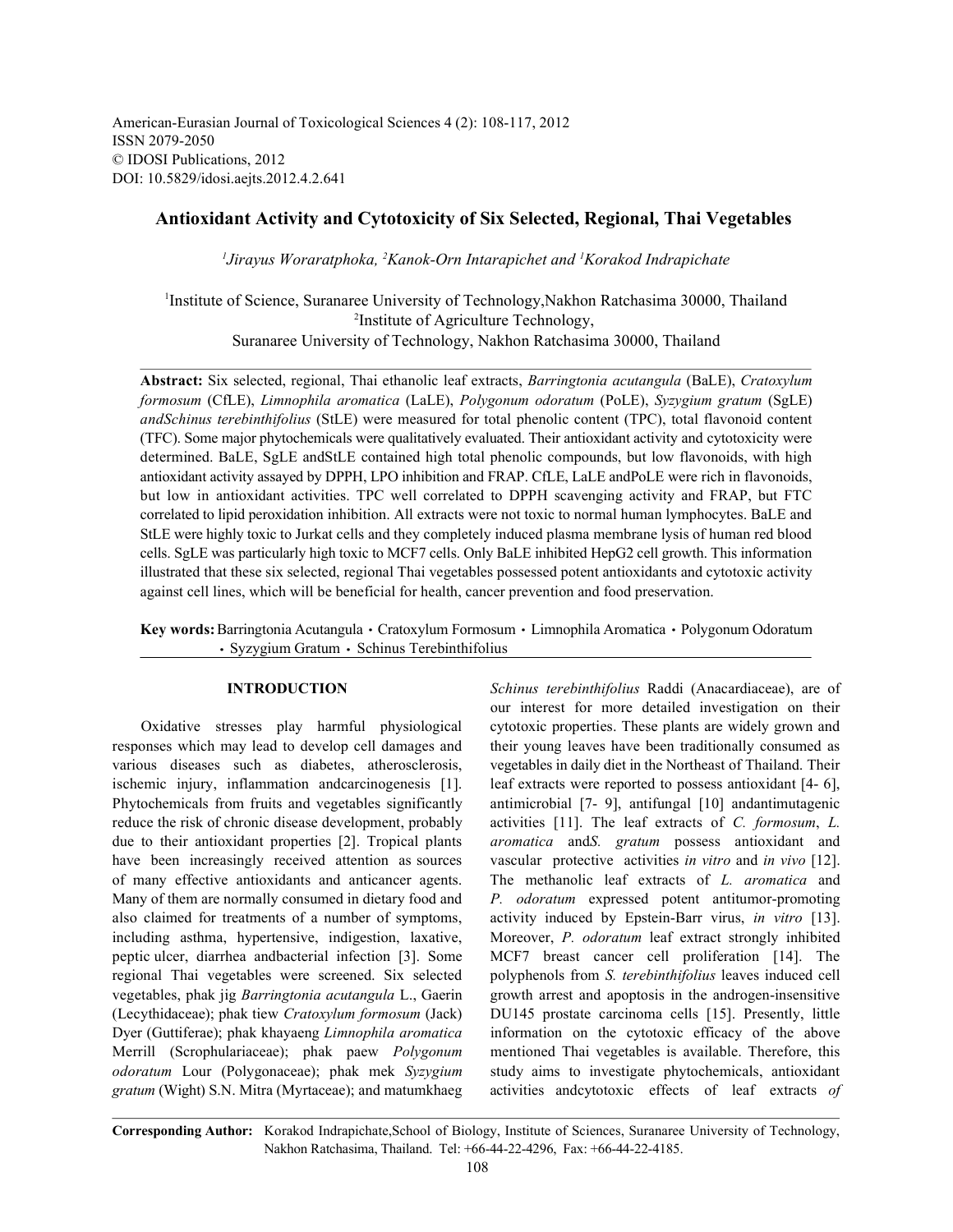(LaLE), *P. odoratum* (PoLE), *S. gratum* (SgLE) and *S. terebinthifolius* (StLE) on normal human erythrocytes and lymphocytes andsome human cancer cell lines.

## **MATERIALS AND METHODS**

**Chemicals:** Dulbecco's modified Eagle's medium (DMEM), RPMI 1640, penicillin-streptomycin andfetal bovine serum (FBS) were purchased from Gibco (Grand Island, NY, USA) and 3-(4,5-Dimethylthiazol-2-yl)-2,5 diphenyl tetrazolium (MTT) from Invitrogen (Carlsbad, CA, USA). Catechin, ascorbic acid, 6-hydroxy-2,5,7,8 tetramethylchroman-2-carboxylic acid (trolox), bismuth (III) subnitrate,  $\rho$ -anisaldehyde, vanillin, 3,5dinitrobenzoic acid, 2,2-Diphenyl-1-picrylhydrazyl (DPPH), thiobarbituric acid (TBA), malonaldehyde (MDA) andHISTOPAQUE®-1077 were from Sigma-Aldrich (St. Louis, MO, USA). Butylated hydroxytoluene (BHT) and gallic acid was obtained from Fluka (Germany). 2-4-6- Tripyridyl-s-triazine (TPTZ) was obtained from Acros Organics (Geel, Belgium). Folin-Ciocalteu's reagent was purchased from Carlo Erba Reagents (Milano, Italy). Trichloroacetic acid (TCA) and bovine serum albumin (BSA) were purchased from BDH (Poole, UK). Dimethylsulfoxide (DMSO) and sodium bicarbonate were obtained by Amresco (Ohio, USA). The other chemicals were commercially available and analytical grade.

**Plant Materials and Extraction:** Fresh young leaves of *Barringtonia acutangula* (Ba), *Cratoxylum formosum* (Cf), *Limnophila aromatica* (La), *Polygonum odoratum* (Po), *Syzygium gratum* (Sg) and*Schinus terebinthifolius* (St) were purchased from local markets in Nakhon Ratchasima, Northeast of Thailand. The leaves were freeze-dried and grounded into powder. The powder of 60 g was macerated in 70% ethanol for 24 h. The extract was filtered, evaporated andlyophilized at -84°C. The extract powder was stored at -20ºC until analysis.

**Thin Layer Chromatography (TLC):** TLC was performed using silica gel 60 F254, 0.25 mm precoated plates (Merck, Darmstadt, Germany) and mobile phases of hexane:acetone (70:30); ethyl acetate: methanol:water (81:11:8)and chloroform:glacial acetic acid:methanol:water (64:32:12:8). The extracts were dissolved in 70% ethanol. The plates were visualized under UV at 254 and 366 nm and sprayed with specific reagents to detect some major phytochemicals [16], i.e., (a) Dragendorff reagent for an alkaloids group; (b) Potassium hydroxide (KOH) reagent

*B. acutangula* (BaLE), *C. formosum* (CfLE), *L. aromatica* for an anthraquinones (red), anthones (yellow, UV-366 nm) andcoumarins group (blue, UV-366 nm); (c) Kedde reagent for cardic glycosides; (d) Anisaldehyde reagent and (e) Vanillin-sulphuric reagent for essential oils, steroids, terpenoids andphenols. The extracts were also screened by specific tests; Salkowski test for terpenoids, froth test for saponins andgelatin-salt block test for tannins [17].

> **Total Phenolic Compounds (TPC) Measurement:** TPC of the extracts was determined by Folin-Ciocalteu colorimetric method [18] with minor modification. Briefly, 0.1 ml of the extract, dissolved in DMSO,  $1.5$  ml of  $dH<sub>2</sub>O$ and 0.1 ml Folin-Ciocalteu's reagent were mixed and incubated for 5 min. Then,  $0.3$  ml of  $20\%$  Na<sub>2</sub>CO<sub>3</sub> was added, incubated for 45 min andwas measured the absorbance at 750 nm. The TPC was expressed as µg of gallic acid equivalents (GAE)/mg dried extract.

> **Total Flavonoids Content (TFC) Measurement:** TFC was measured by the aluminium trichloride colorimetric assay [19]. An aliquot of 0.5 ml of the extract in 0.2% DMSO was mixed with 2 ml dH<sub>2</sub>O and 0.15 ml of 5% NaNO<sub>2</sub>. The mixture was incubated for 6 min and then 0.15 ml of 10% AlCl<sub>3</sub> was added. After allowed to stand for 6 min, 1 ml of 1 M NaOH was added and made up with  $dH_2O$  to 5 ml total volume and then measured the absorbance at 510 nm. Total flavonoid content was expressed as µg catechin equivalents (CAE)/mg of dried extract.

> **Free Radical Scavenging Activity:** Free radical scavenging activity was determined by DPPH<sup>\*</sup> assay [20]. The extract of 0.1 ml at different concentrations was added to 3.9 ml of 40 mg/l methanolic DPPH' solution, incubated for 45 min in the dark andmeasured at 515 nm. The percentage of free radical inhibition was calculated and expressed as median effective concentration  $(EC_{50})$ .

> **Microsome Preparation and Lipid Peroxidation:** The microsomes were prepared from a rat liver (a Wistar rat from the National Laboratory Animal Center, Salaya, Nakhon Pathom, Thailand) at 4°C throughout. The liver was washed and motor-driven homogenized in phosphate buffer saline (PBS), pH 7.4, containing 50 mM phosphate and 0.15 M KCl, at 2000 rpm for 15 min. The homogenate was centrifuged at 9,000*g* for 10 min. The supernatant was collected and centrifuged at 100,000*g* for 60 min. The microsome pellets were collected, washed in PBS, recentrifuged at 100,000*g* for 60 min and then resuspended in PBS and stored at -80ºC. The protein content of microsome suspension was quantified by Lowry method.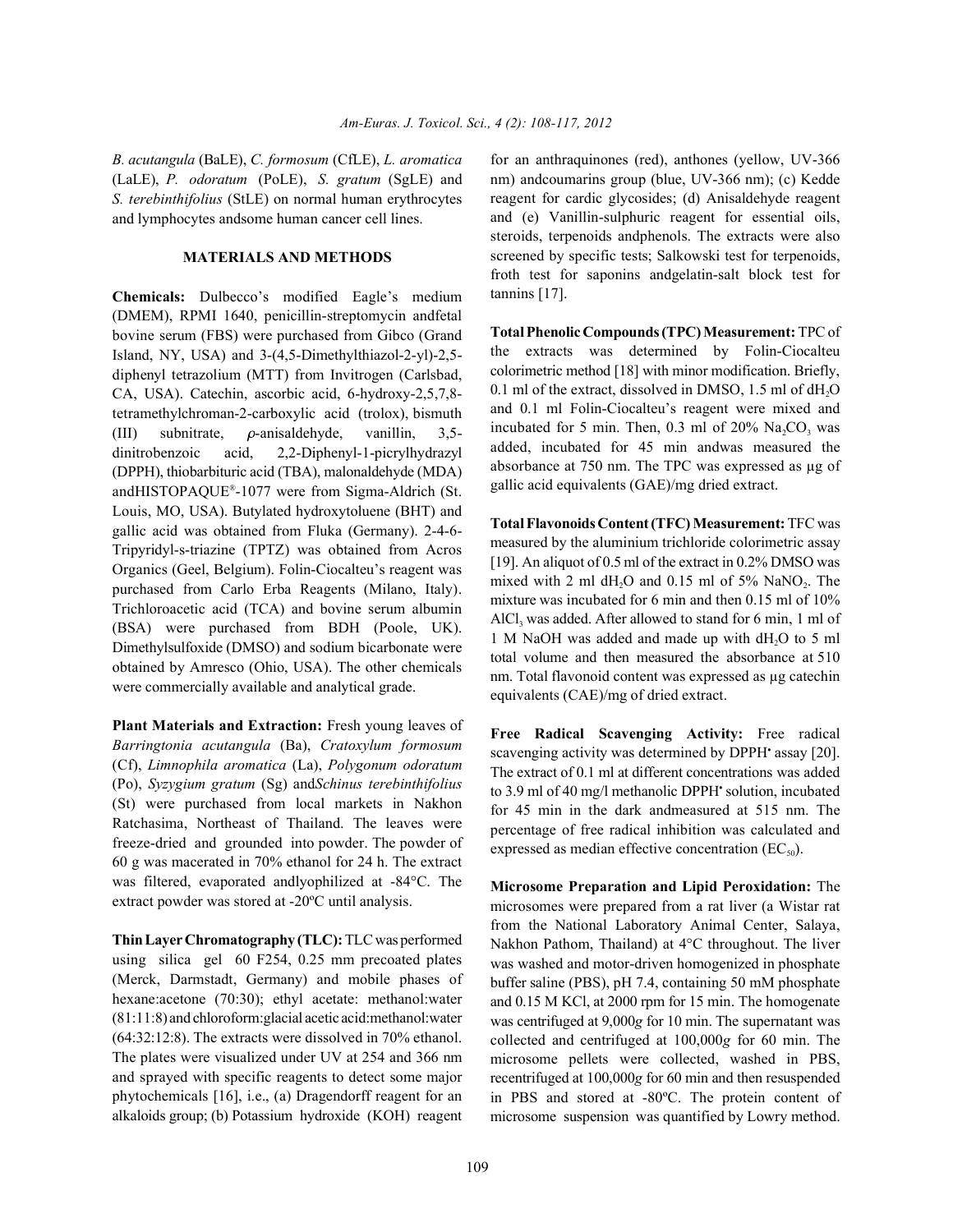was performed as described by Joubert *et al.* [21] with some modification. The extract was dissolved in DMSO and further diluted in PBS to obtain 0.2% DMSO in different concentrations. Fifty microlitters of extract solution, 200  $\mu$ M FeCl<sub>2</sub> 100  $\mu$ M sodium ascorbate and 1 mg/ml microsomes were mixed and incubated at 37ºC for 1 h. The chilled mixture of 0.5 ml of 20% TCA, 0.25 N HCl and0.01% BHT was added. Then, 0.5 ml of 0.8% TBA was added, incubated at 90ºC for 60 min, allowed to cool andcentrifuged at 4000*g* for 10 min. The supernatant was transferred onto a 96-well microplate and measured the absorption at 532 nm. The inhibition was calculated from the malonaldehyde (MDA) formed and expressed as  $EC_{\text{so}}$ .

Ferric Reducing Antioxidant Power (FRAP): FRAP assay was conducted according to Benzie and Strain [22]. FRAP reagent was freshly prepared by mixing 10 volumes of 1.0 mol/l acetate buffer, pH 3.6, 1 volume of 10 mmol/l TPTZ in 40 mmol/l hydrochloric acid and1 volume of 20 mmol/l ferric chloride. The extract of 50 µl was incubated with 1.5 ml of FRAP reagent for 40 min. The absorbance was measured at 595 nm. A standard curve of 100-1000 µmol  $FeSO<sub>4</sub>$ .7H<sub>2</sub>O was prepared. The antioxidant power was expressed in  $\mu$ mol Fe<sup>2+</sup>/mg dried sample.

**Cell Culture:** MCF7, human breast cancer cell line, was a gift from R.P. Shiu, Dubik and Shiu, 1992 and HepG2, human hepatocellular carcinoma cell line, was from American Type Culture Collection (ATCC). Jurkat, human acute lymphocytic leukemia cell line, was from Cell Lines Service (Eppelheim, Germany). MCF7 and HepG2 cells were cultured in high glucose DMEM medium supplemented with 100 IU/ml penicillin, 100 g/ml streptomycin and 10% fetal bovine serum (FBS). Jurkat cells and normal lymphocyte cells were cultured in RPMI 1640 medium supplemented with 1 mM sodium pyruvate, 100 IU/ml penicillin, 100 g/ml streptomycin and 10% FBS. The cells were incubated at  $37^{\circ}$ C,  $5\%$  CO<sub>2</sub> and 95% relative humidity.

**Preparation for Normal Lymphocytes:** Human blood collected from healthy donors (Blood Bank, Nakhon Ratchasima) was layered onto the HISTOPAQUE<sup>®</sup>-1077 and centrifuged at 400*g*, room temperature, for 30 min. The opaque interface containing mononuclear cells was carefully collected and washed, 3 times, with PBS, pH 7.4. The mononuclear cells were cultured in complete RPMI medium overnight to allow the monocytes and platelets to attach to the culture flask. The floating lymphocytes were collected for assay.

The ferric-induced microsome lipid peroxidation inhibition **Cytotoxicity Assay:** The cytotoxicity of the extracts on cancerous cell lines was investigated by Mosmann assay [23]. The cell lines and normal lymphocytes were grown in 96-well plates at 25,000 and 100,000 cells per well, respectively. Two hundred microlitters of the extracts, dissolved in 0.2% DMSO in medium, at different concentrations were added andincubated for 48 h. After removal of medium, 100 µl of 0.5 mg/ml MTT solution was added and incubated for 3 h. The formazan crystal formed was dissolved by adding 150 µl of DMSO. The absorbance was measured at 540 nm.

> **Hemolytic Assay:** The extract induced cytotoxicity to cell membrane was observed by hemolysis assay according to El-Sayed *et al*. [24] with some modification. Red blood cells (RBCs) from healthy donors (Blood bank, Nakhon Ratchasima) was centrifuged at 900*g*, washed 3 times with PBS, pH 7.4 andthen resuspended in PBS (1:25, v/v). RBCs of 480 ìl were incubated with 1.32 ml of extract, diluted in PBS at various concentrations, at 37°C for 3 h and centrifuged at 900*g* for 10 min. The supernatant was carefully collected and measured the absorbance at 540 nm. The total hemolysis was obtained by incubating RBCs in 50 µl of 1% TritonX-100 for 3 h.

> **Statistical Analysis:** All data were analyzed by analysis of variance (ANOVA), followed by Duncan's multiple range tests using the Statistical Package for Social Sciences (SPSS) version 17 for Windows. The correlations were analyzed using Pearson correlation test. The median inhibitory concentration,  $IC_{50}$ , the median effective concentration,  $EC<sub>50</sub>$  andthe 95% confidence interval, CI 95%, were obtained by nonlinear regression using the GraphPad PRISM for Windows, v.5.

## **RESULTS AND DISCUSSIONS**

**Phytochemicals of the Leaf Extracts:** The phytochemicals of these selected, regional Thai vegetable leaf extracts were partially separated and determined by TLC and semiquantitated by color intensity as shown in Table 1. Essential oils and tannins were found constituent in all extracts with different levels, but alkaloids, anthraquinones, quinones, coumarins andcardiac glycosides were not detected. Saponins were present in BaLE LaLE, SgLE and StLE while terpenoids were found only in LaLE and SgLE. However, LaLE contained low terpenoids, saponins and tannins. Terpenoids and saponins were not found in PoLE.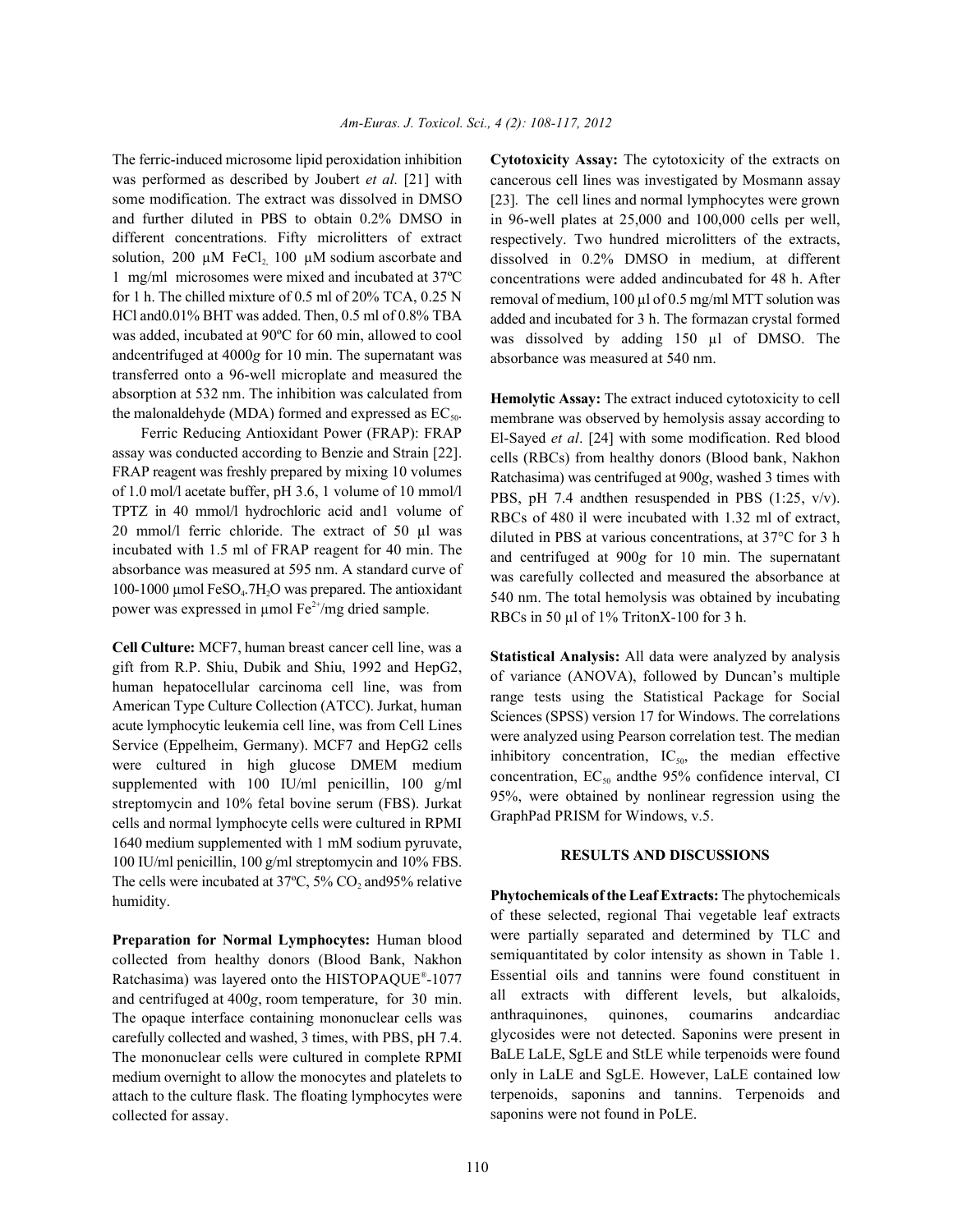#### *Am-Euras. J. Toxicol. Sci., 4 (2): 108-117, 2012*

Table 1: Phytochemicals in the leaf ethanolic extracts of *Barringtonia acutangula* (BaLE), *Cratoxylum formosum* (CfLE), *Limnophila aromatica* (LaLE), *Polygonum odoratum* (PoLE), *Syzygium gratum* (SgLE) and*Schinus terebinthifolius* (StLE), detected by thin layer chromatography (TLC) and with specific tests

|                                 | Extract                  |                |                          |          |                          |          |  |
|---------------------------------|--------------------------|----------------|--------------------------|----------|--------------------------|----------|--|
| Phytochemicals                  | BaLE                     | <b>CfLE</b>    | LaLE                     | PoLE     | SgLE                     | StLE     |  |
| Alkaloids <sup>a</sup>          | $\overline{\phantom{0}}$ | $\overline{a}$ | $\overline{\phantom{0}}$ |          | -                        |          |  |
| Anthraquinones <sup>a</sup>     |                          |                |                          |          | $\overline{\phantom{0}}$ |          |  |
| Quinones <sup>a</sup>           |                          |                |                          |          |                          |          |  |
| Coumarins <sup>a</sup>          |                          |                |                          |          |                          |          |  |
| Cardiac glycosides <sup>a</sup> |                          |                |                          |          |                          |          |  |
| Essential oils <sup>a</sup>     | $^{+}$                   | $++++$         | $^{++}$                  | $^{+++}$ | $^{+}$                   | $^{+++}$ |  |
| Terpenoids <sup>b</sup>         | $\overline{\phantom{0}}$ |                | $+$                      |          | $^{+++}$                 |          |  |
| Saponinsb                       | $^{+++}$                 |                | $+$                      |          | $^{+}$                   | $++++$   |  |
| Tannins <sup>c</sup>            | $^{+++}$                 | $^{+}$         | $^{+}$                   | $^{++}$  | $++++$                   | $+++++$  |  |

Arbitrarily quantitative assigns of phytochemical contents: -, absent; +, very low; ++, low;

+++, medium; ++++, high; +++++, very high

<sup>a</sup>detected by TLC; <sup>b</sup>detected by TLC and specific reagents; <sup>c</sup>detected with specific reagents

Table 2: Total phenolic compounds, flavonoid content, DPPH-scavenging activities, lipid peroxidation inhibition andferric reducing antioxidant power (FRAP) of the leaf ethanolic extracts of *Barringtonia acutangula* (BaLE), *Cratoxylum formosum* (CfLE), *Limnophila aromatica* (LaLE), *Polygonum odoratum* (PoLE), *Syzygium gratum* (SgLE) and*Schinus terebinthifolius* (StLE).

|             | . .<br>Phenolics                | Flavonoids                     | <b>DPPH</b>                   | LPO inhibition                | <b>FRAP</b>                        |
|-------------|---------------------------------|--------------------------------|-------------------------------|-------------------------------|------------------------------------|
| Extract     | $(\mu g \text{ GAE/mg})$        | $(\mu g \text{ CAE/mg})$       | $EC_{50}$ (µg/ml)             | $EC_{50}$ (µg/ml)             | (µmol $\text{Fe}^{2+}/\text{mg}$ ) |
| BaLE        | $377.28 \pm 11.57$ <sup>b</sup> | $15.47 \pm 4.11$ <sup>e</sup>  | $6.67 \pm 0.10$ <sup>c</sup>  | $3.92 \pm 0.01$ <sup>a</sup>  | $8.76 \pm 1.52$ <sup>d</sup>       |
| <b>CfLE</b> | $313.81 \pm 12.96$ <sup>c</sup> | $251.36 \pm 1.83$ <sup>a</sup> | $17.96 \pm 0.03$ <sup>f</sup> | $23.13 \pm 1.34$ <sup>e</sup> | $4.26 \pm 0.24$ <sup>b</sup>       |
| LaLE        | $152.41 \pm 14.20^{\circ}$      | $112.35 \pm 0.50$ <sup>c</sup> | $24.44 \pm 0.30$ <sup>g</sup> | $17.58 \pm 1.04$ <sup>d</sup> | $2.30 \pm 0.12$ <sup>a</sup>       |
| PoLE        | $216.74 \pm 15.33$ <sup>d</sup> | $117.30\pm0.68^{\rm b}$        | $16.19 \pm 0.06$ <sup>e</sup> | $11.44 \pm 2.61$ <sup>c</sup> | $3.69 \pm 0.55^{\mathrm{b}}$       |
| SgLE        | $303.70 \pm 19.18$ °            | $37.24 \pm 0.86$ <sup>d</sup>  | $8.85 \pm 0.09$ <sup>d</sup>  | $3.54 \pm 0.21$ <sup>a</sup>  | $7.74 \pm 0.66$ <sup>cd</sup>      |
| <b>StLE</b> | $438.73 \pm 14.06^a$            | $39.80 \pm 1.18$ <sup>d</sup>  | $5.54 \pm 0.13$ <sup>bc</sup> | $6.50 \pm 0.29$ <sup>b</sup>  | $8.09 \pm 0.44$ <sup>d</sup>       |
| CA          |                                 |                                | $3.73 \pm 0.07$ <sup>a</sup>  | $7.24\pm0.14b$                | $11.98 \pm 1.52$ <sup>e</sup>      |
| Trolox      |                                 |                                | $6.66 \pm 0.02$ <sup>c</sup>  | $2.33 \pm 0.17$ <sup>a</sup>  | $6.65 \pm 2.91$ °                  |
| AA          |                                 |                                | $4.49\pm0.13^{ab}$            | NP                            | $14.81 \pm 1.46$ <sup>f</sup>      |

Data represent mean±SD,  $n = 6$ . Numbers with different letters within the same column are significantly different ( $P < 0.05$ ) analyzed by ANOVA and Duncan's multiple range test

CA, catechin; AA, ascorbic acid; LPO, lipid peroxidation; NP, not performed

content (TFC) of the extracts are present in Table 2. TPC saponins. The flavonoids in CfLE were reported as ranged from 152.41±14.20 µg GAE/mg in LaLE to chlorogenic, dicaffeoylquinic and ferulic acids [26]. 438.73±14.06 µg GAE/mg in StLE. TFC ranged from The aromatic plants, LaLE and PoLE, possessed 15.47±4.11 µg CAE/mg in BaLE to 251.36±1.83 µg CAE/mg moderate TPC and TFC but high essential oils. amounts of both TPC and TFC. BaLE, SgLE and StLE had nevadensin, nevadensin-7-o- $\beta$  glycopyranoside, considerably high TPC but low TFC. gardenin B and other flavones [27]. The major

Total phenolic content (TPC) and total flavonoid TFC and essential oils, low tannins andno terpenoids and

in CfLE. It was noticed that the CfLE contained high The flavonoids in *L. aromatica* were reported as BaLE possessed high TPC, saponins andtannins, but essential oils in *L. aromatica* were limonene, *trans*low essential oils (Table 1) and TFC, which were similar to isolimonene andα-humulene [28]. *P. odoratum* was the study of Narayan *et al.* [25]. CfLE contained high TPC, reported to contain volatile compounds of (Z)-3-hexenal,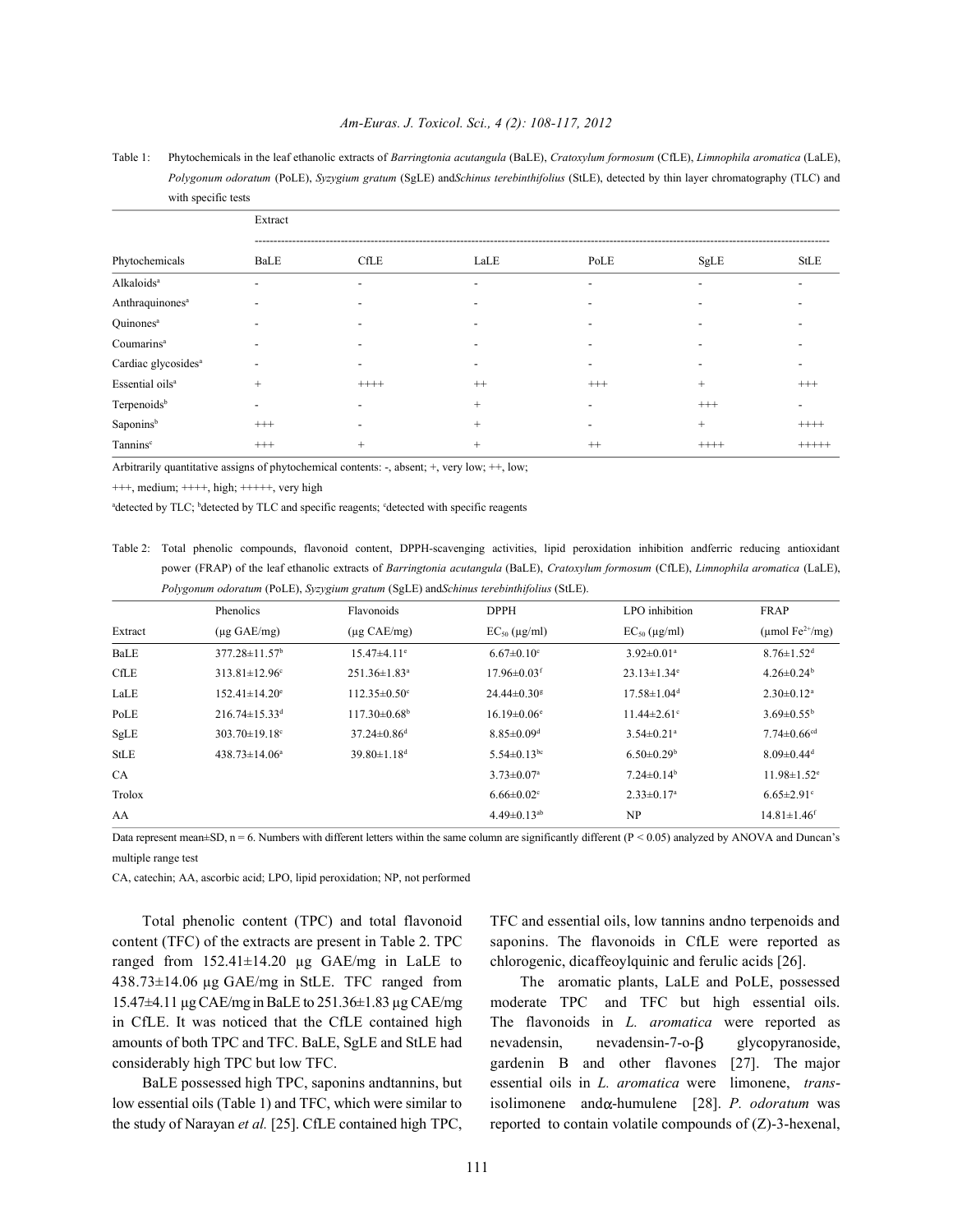which contributed to its aromatic flavor. The flavonoids radical scavenging and FRAP assays [33]. In addition, the of rutin, quercetin, catechin, isorhamnetin and kaempferal *in vitro* inhibition of ferric-induced microsome lipid in PoLE were also reported [14]. peroxidation indicated that these extracts also acted as the

oils, saponins andtannins, which was in agreement with radicals. However, it was obviously seen that the extracts other reports [10, 30, 31]. The phenolic compounds in those possessed similar amount of phytochemical StLE were identified as caffeic acid, syringic acid, contents expressed similar antioxidant capacities. The coumaric acid, ellagic acid andgallic acid and terpenes high amount of tannin phenolics in BaLE, SgLE andStLE [32]. could importantly contribute to the high potency of

secondary metabolites of SgLE. Hence, this study is the tannins from plants were more potent DPPH free radical first report on terpenoids, tannins, essential oils and scavenging than flavonoids [34], which supported the saponins found in *S. gratum*. correlation between phytochemical constituents and

properties of the extracts evaluated by DPPH radical containing very high flavonoids were less potent scavenging, microsome lipid peroxidation inhibition antioxidants. andFRAP assays are summarized in Table 2. According to the antioxidant activity, all extracts could obviously be **Relationships Between Phytochemicals and Antioxidant** divided into 2 groups. Group I with high antioxidant **Activities:** The TPC, TFC and the antioxidant activities of activity was BaLE, SgLE and StLE andgroup II with low the 6-vegetable leaf extracts were graphically correlated antioxidant activity was CfLE, LaLE and PoLE. The radical (Figure 1). The high TPC was well correlated with the  $EC_{so}$ scavenging activity of group I expressed as  $EC_{50}$  values of DPPH scavenging activity (R = -0.856) but the low was 6.67 $\pm$ 0.10, 8.85 $\pm$ 0.09 and 5.54 $\pm$ 0.13 µg/ml, respectively. TFC was poorly correlated with this antioxidant activity They were similar to the standard compounds, catechin,  $(R = 0.673)$  (Figure 1 A and B). In contrast, the TPC trolox and ascorbic acid. The radical scavenging activity showed low correlations with the  $EC_{50}$  of lipid of group II was low with much higher  $EC_{50}$  values of peroxidation inhibition ( $R = -0.469$ ) and the TFC showed 17.96±0.03, 24.44±0.30 and 16.19±0.06 µg/ml, respectively high correlation (Figure 1 C and D). The extracts

microsomal lipid peroxidation of extract group I was high radical scavenging according to the configuration of with  $EC_{50}$  of 3.92±0.01, 3.54±0.21 and 6.50±0.29  $\mu$ g/ml, lipids in the microsomal membrane [21]. In addition, FRAP respectively. These were similar to those of catechin and values were significantly correlated to the amount of TPC trolox. The inhibition capacity of the extract group II was  $(R = 0.855)$ , but were poorly correlated to TFC  $(R = -0.678)$ less, with EC<sub>50</sub> values of 23.13±1.34, 17.58±1.04 and (Figure 1 E and F). This study was in agreement with other 11.44±2.61 µg/ml, respectively (P < 0.05). reports [35, 36, 37]. Therefore, it could conclude that the

an electron donating of the extract. The FRAP of the were the main potent antioxidants in single electron extract group I was  $8.76\pm1.52$ ,  $7.74\pm0.66$  and  $8.09\pm0.44$  transfer (ET) in DPPH free radical scavenging and FRAP,  $\mu$ mol Fe<sup>2+</sup>/mg extract, respectively. These were similar to while small amount of flavonoid components contributed that of trolox and about 0.65 - 0.73 fold of catechin to hydrogen atom transfer (HAT) in *in vitro* microsome (P < 0.05). The FRAP of the extract group II was 4.26±0.24, lipid peroxidation. The potent antioxidant property of 2.30 $\pm$ 0.12 and 3.69 $\pm$ 0.55 µmol Fe<sup>2+</sup>/mg extract, respectively these vegetable leaf extracts is beneficial for good health andsignificantly lower than those of group I and the in consumption and value added to them. They can be standard compounds  $(P < 0.05)$ . also used in stabilizing or increasing the shelf life of lipid

very complex and vary due to the test systems. The antioxidants, BHA (3-*tert*-butyl-4-hydroxyanisole) and extract group I, BaLE, SgLE and StLE, could act as the BHT (butylated hydroxyl toluene) in food industry [38].

(Z)-3-hexenol, decanal, undecanal anddodecanal [29], potent electron transfers (ET) evaluated by DPPH free StLE contained mainly high amount of essential hydrogen atom transfer (HAT) in quenching peroxyl However, there was no information available on antioxidant activity. There was a report that polyphenolic **Antioxidant Activities of the Extracts:** The antioxidative contrary, the extract group II, CfLE, LaLE andPoLE, antioxidant property of the extract group I. On the

(P < 0.05). containing polyphenol antioxidant could be more complex The inhibition capacity of ferric-induced in microsomal lipid peroxidation system than in DPPH free Ferric reducing antioxidant power (FRAP) indicates polyphenolic components in these vegetable leaf extracts The antioxidant properties of phytochemicals are containing food products and in replacing the synthetic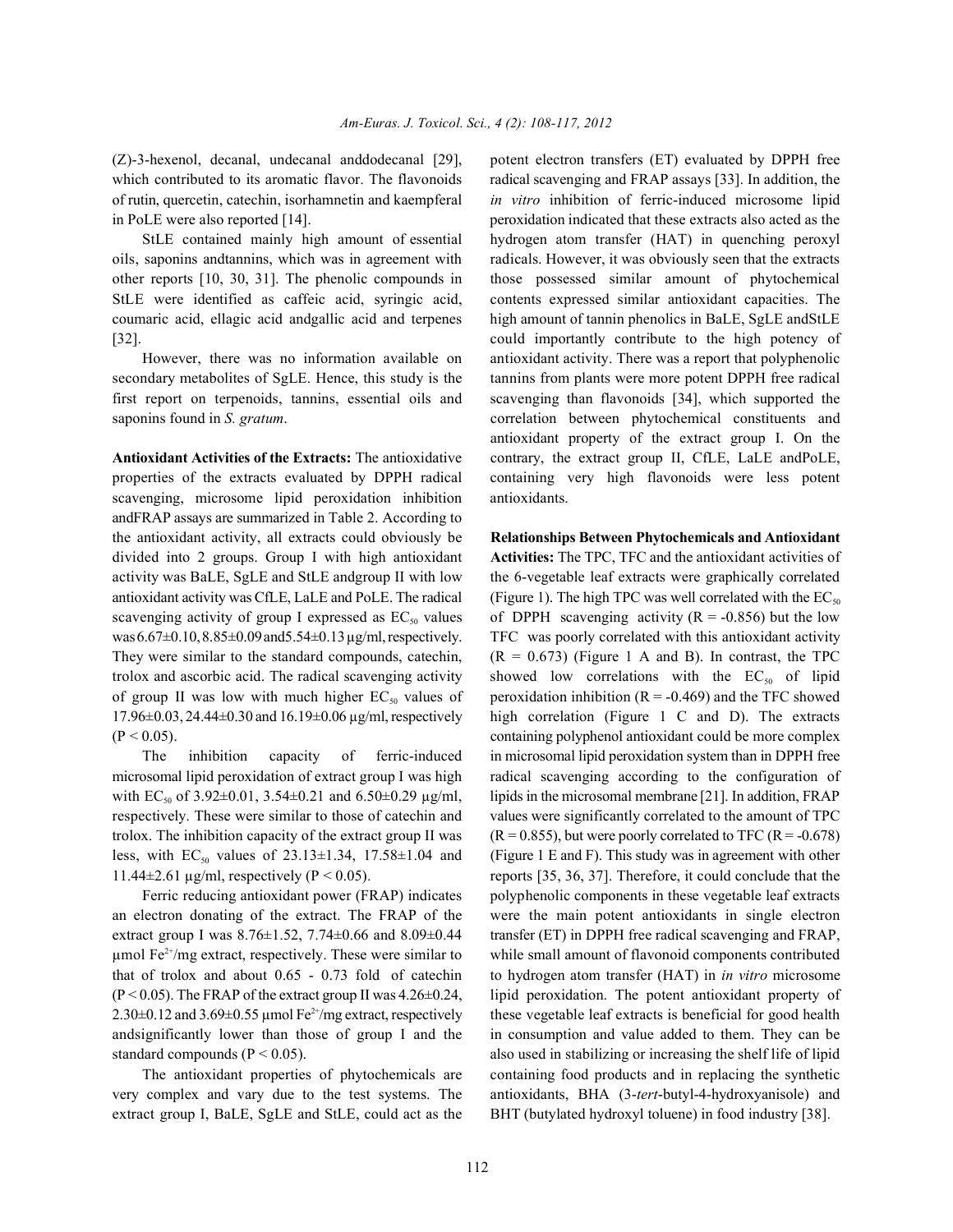



Fig. 1: Relationships between phytochemical contents and antioxidant activity ( $EC_{50}$ ) of the extracts. TPC and DPPH, (A); TFC and DPPH, (B); TPC and lipid peroxidation (LPO) inhibition, (C); TFC and LPO inhibition, (D); TPC and FRAP (E); TFC and FRAP (F).

the 6-vegetable leaf extracts on normal and cancer cells 128.60, 146.80 and 141.30 µg/ml, respectively. It was was evaluated by cell proliferation MTT assay. BaLE and reported that prolong incubation of PoLE and LaLE up to StLE highly inhibited the proliferation of Jurkat cells at 48 72 h could induce highly potent cytotoxcity to MCF7 cells h with IC<sub>50</sub> values of 66.90 and 75.36  $\mu$ g/ml, respectively [14]. It is noticed that most extracts and all standard (Table 3). SgLE and AA highly inhibited the proliferation controls were low cytotoxic to HepG2 cells. Only BaLE of MCF7 cells with  $IC_{50}$  values of 66.71 and 78.60  $\mu$ g/ml, inhibited the proliferation of n-lymphocytes and HepG2 cells with  $IC_{50}$  of 176.50 µg/ml. LaLE, PoLE and SgLE were respectively.

Cytotoxicity of the Extracts: The cytotoxic effect of moderately reduced proliferation of Jurkat cells with  $IC_{\text{so}}$ respectively. CfLE expressed cytotoxicity only to MCF7 cells with moderate  $IC_{50}$  values of 158.80 and 112.70  $\mu$ g/ml,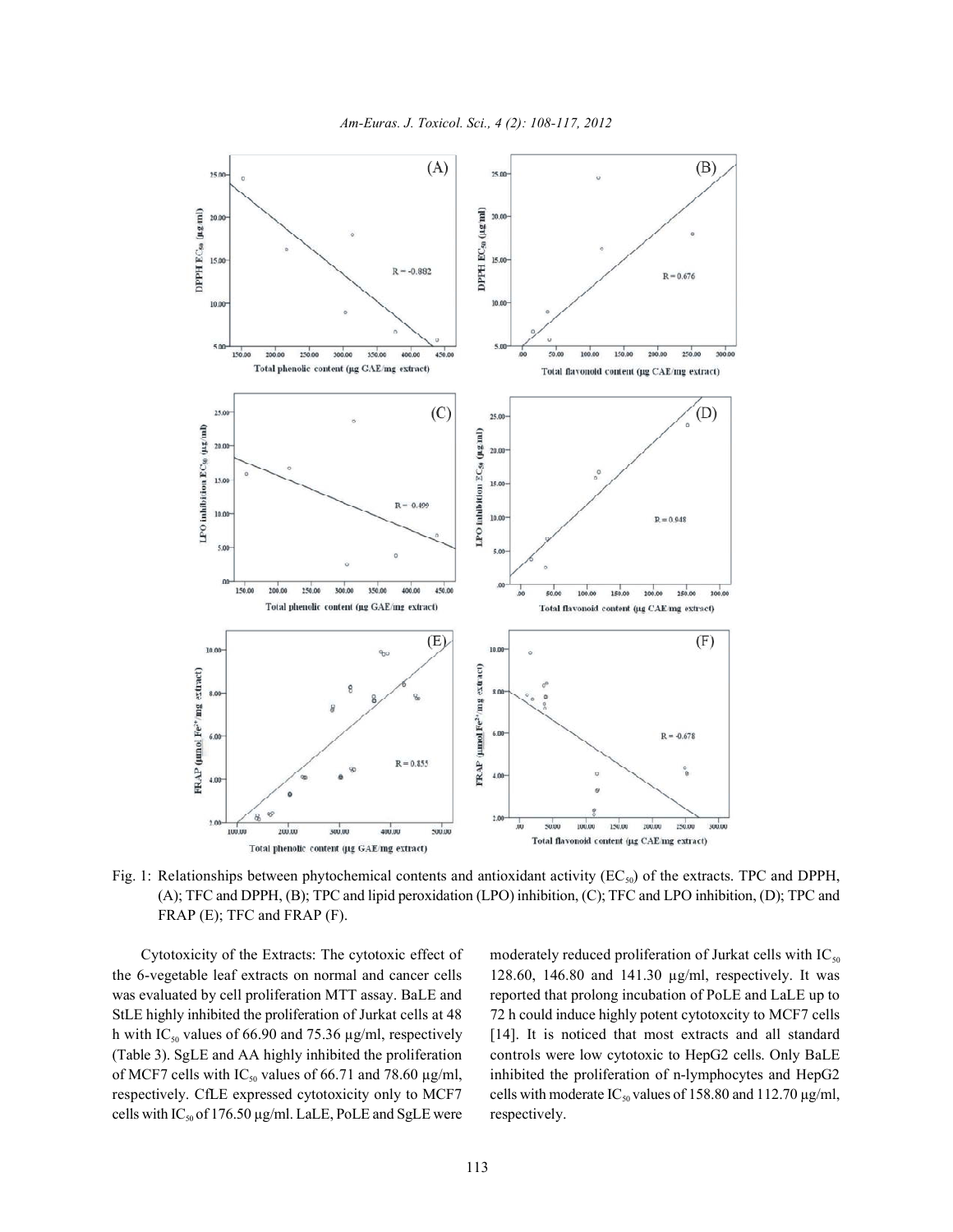#### *Am-Euras. J. Toxicol. Sci., 4 (2): 108-117, 2012*

|             |                          | Cell lines, $IC_{50}$ ( $\mu$ g/ml) |                           |                           |  |  |
|-------------|--------------------------|-------------------------------------|---------------------------|---------------------------|--|--|
| Extract     | n-lymphocyte             | Jurkat                              | MCF7                      | HepG <sub>2</sub>         |  |  |
| BaLE        | 158.80 (150.70 - 166.70) | $66.90(61.90 - 72.30)$              | 124.80 (113.0 - 137.80)   | $112.70(103.00 - 123.30)$ |  |  |
| CfLE        | 358.90 (336.50 - 386.40) | >400                                | $176.50(154.20 - 202.00)$ | >400                      |  |  |
| LaLE        | >400                     | $128.60(109.30 - 151.30)$           | 291.70 (270.70 - 315.70)  | 349.90 (316.20 - 393.60)  |  |  |
| PoLE        | 332.90 (318.00 - 348.80) | $146.80(103.40 - 208.40)$           | 205.20 (163.70 - 257.10)  | >400                      |  |  |
| SgLE        | 202.50 (175.10 - 234.10) | 141.30 (117.50 - 170.00)            | $66.71(47.37 - 93.93)$    | >400                      |  |  |
| <b>StLE</b> | 260.60 (252.00 - 269.30) | $75.36(40.95 - 104.30)$             | 238.20 (223.10 - 254.60)  | 231.20 (146.30 - 365.50)  |  |  |
| <b>CA</b>   | >400                     | >400                                | >400                      | > 400                     |  |  |
| Trolox      | >400                     | >400                                | > 400                     | >400                      |  |  |
| AA          | >400                     | >400                                | 78.60 (74.90 - 82.60)     | >400                      |  |  |

Table 3: Cytotoxic effects of leaf extracts of *Barringtonia acutangula* (BaLE), *Cratoxylum formosum* (CfLE), *Limnophila aromatica* (LaLE), *Polygonum odoratum* (PoLE), *Syzygium gratum* (SgLE) and*Schinus terebinthifolius* (StLE) on n-lymphocytes and3-cancer cell lines, Jurkat, MCF7 and HepG2.

Data represent as mean±SD,  $n = 6$ . IC<sub>50</sub>, mean inhibition concentration at 48 h obtained by non-linear regression. CA, catechin; AA, ascorbic acid;

Table 4: Hemolytic activity of *Barringtonia acutangula* (BaLE), *Cratoxylum formosum* (CfLE), *Limnophila aromatica* (LaLE), *Polygonum odoratum* (PoLE), *Syzygium gratum* (SgLE) and*Schinus terebinthifolius* (StLE) leaf extracts on human erythrocytes.

| Sample      | Percentage of hemolysis (%) |                  |                 |                  |                        |  |
|-------------|-----------------------------|------------------|-----------------|------------------|------------------------|--|
|             | $200 \mu g/ml$              | $400 \mu g/ml$   | $600 \mu g/ml$  | $1200 \mu g/ml$  | $EC_{50}$ (µg/ml)      |  |
| BaLE        | 100                         | <b>NP</b>        | NP              | NP               | $6.69(6.66-6.72)$      |  |
| <b>CfLE</b> | $0.23 \pm 0.15$             | $2.34\pm0.17$    | $6.63 \pm 0.78$ | $33.28 \pm 2.26$ | >1200                  |  |
| LaLE        | $0.90 \pm 0.11$             | $1.50 \pm 0.41$  | $6.08 \pm 0.99$ | $22.78 \pm 5.93$ | >1200                  |  |
| PoLE        | $0.11 \pm 0.04$             | $0.17 \pm 0.06$  | $3.06 \pm 0.70$ | $9.64 \pm 0.50$  | >1200                  |  |
| SgLE        | $3.20 \pm 0.85$             | $5.20 \pm 1.21$  | $7.38 \pm 1.08$ | $15.64\pm4.62$   | >1200                  |  |
| <b>StLE</b> | $70.72 \pm 2.76$            | $79.50 \pm 0.78$ | 100             | <b>NP</b>        | 134.60 (125.30-144.60) |  |
| <b>CA</b>   | $0.17\pm0.15$               | $0.13 \pm 0.06$  | $0.35 \pm 0.15$ | $0.63 \pm 0.46$  | >1200                  |  |
| Trolox      | $0.04 \pm 0.01$             | $0.08 \pm 0.01$  | $0.63 \pm 0.47$ | $4.22 \pm 3.79$  | >1200                  |  |
| AA          | $0.09 \pm 0.01$             | $0.23 \pm 0.10$  | $0.58 \pm 0.32$ | $63.61 \pm 1.45$ | 960.70 (951.50-970.10) |  |

Data represent as mean±SD,  $n = 6$ . EC<sub>50</sub>, mean effective concentration obtained by non-linear regression. CA, catechin; AA, ascorbic acid; NP, not performed

influence their cytotoxic properties. Tannins and saponins compound in SgLE, could be responsible for this in *B. acutangula* and *S. terebinthifolius* could be the cytotoxicity. Tannin and terpenoids were major components that inhibited the growth of Jurkat chemopreventive agents against breast carcinogenesis cells. Terpenoids, saponins and tannins in *S. gratum* [45]. However, there is no evidence reported on any could inhibit the growth of MCF7 cells. There were compounds isolated from this plant. Nevertheless, reports that stigmasterol,  $\beta$ -sitosterol [39] and gallic acid some plants in the genus Syzygium compose of [40] in *B. acutangula* inhibited cancer cell proliferation phenolic compound such as ferulic acid and catechin and induce apoptosis; and barringtonic acid and which were responsible for their antioxidant activity acutangulic acid produced inflammatory effect [41, 42]. *C.* [46]. More studies of SgLE on its phytochemical *formosum* extract selectively inhibited the MCF7 cell compounds and effects on cancerous cells are proliferation, but not other cell types. This plant extract needed. In our work, StLE exhibited strong antioxidant was also found to selectively and moderately toxic to activity and cytotoxicity to Jurkat cells and moderate HepG2 cells [43]. LaLE and PoLE were potent against the effects on n-lymphocytes, MCF7 and HepG2 cells. There proliferation of Jurkat and MCF7 cell lines, which were in was also a report that the ethyl acetate fraction of agreement with the *in vitro* antitumor promotion [13, 14]. aqueous extract of *S. terebinthifolius,* rich in polyphenol, Their high flavonoids content was demonstrated strong strongly inhibited the proliferation of DU145 human cancer inhibitory effects [44]. SgLE possessed high prostatic carcinoma, oestrogenosensitive breast cancer antioxidant capacity and inhibitory effect on MCF7 and MDA-MB435 and androgen-sensitive LNCaP prostate Jurkat cells, but less toxic to n-lymphocytes and cells [15].

The phytochemical composition of plants might erythrocytes. Tannins and terpenoids, the main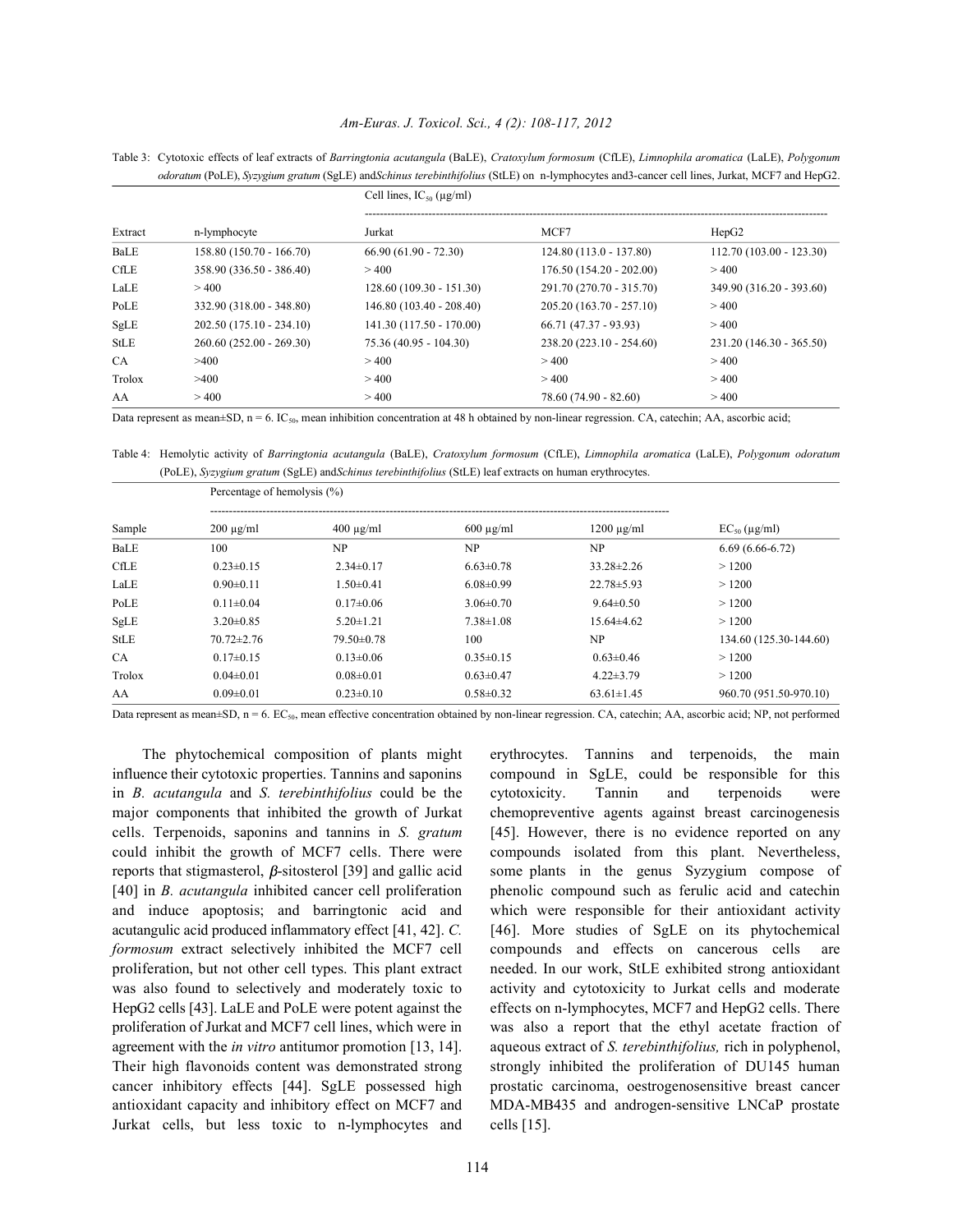activity indicates the cytotoxicity of extracts on plasma membrane. There were two extracts caused hemolytic effect on human RBCs. BaLE was highly toxic with  $EC_{50}$  of 6.69 µg/mL and StLE was poor toxic with  $EC_{50}$  of 134.60 µg/ml (Table 4). Complete RBC lysis induced by 200 ìg/ml of BaLE and by 600 ìg/ml of StLE. The strong lytic effect of BaLE and StLE could be the major contribution in cytotoxicity to Jurkat leukemia cells (Table 3). At highest concentration tested, 1200 ìg/ml, PoLE produced least lysis of 9.64±0.50% followed by SgLE lysis of 15.64±4.62%. Similarly, catechin and trolox were also low lytic effects. The other extracts expressed low lytic effects with  $EC_{50}$  over 1200  $\mu$ g/ml.

In conclusion, this study provides the information of the leaf ethanolic extracts of *Barringtonia acutangula*, *Cratoxylum formosum*, *Limnophila aromatica*, *Polygonum odoratum*, *Syzygium gratum* and*Schinus terebinthifolius*, commonly grown in the Northeast of Thailand. It is demonstrated that the less flavonoids containing extracts, BaLE, SgLE and StLE, the more potent antioxidants. CfLE, LaLE andPoLE, contained high flavonoids, but less potent antioxidants. All extracts were not toxic to normal human red blood cells. BaLE and StLE were most likely to be cytotoxic to Jurkat cells, while SgLE prominently inhibit the proliferation of MCF7 cells. The others were moderately cytotoxic to Jurkat, MCF7 and HepG2 cells. This information will be useful for further studies of these vegetables for various applications, such as for cancer prevention and food preservation.

### **ACKNOWLEDGEMENTS**

This work was financially supported by Suranaree University of Technology and The Higher Education Commission of Thailand.

## **REFERENCES**

- 1. Waris, G. and H. Ahsan, 2006. Reactive oxygen species: Role in the development of cancer and various chronic conditions. J. Carcinog., 5: 14-22.
- 2. Kaur, C. and H.C. Kapoor, 2001. Antioxidants in fruits and vegetables-the millennium's health. Int. J. Food Sci. Technol., 36: 703-725.
- 3. Panthong, A., D. Kanjanapothi, T. Taesotikul and W.C. Taylor, 1991. Ethnobotanical review of medicinal plants from Thai traditional books, Part II: Plants with antidiarrheal, laxative and carminative properties. J. Ethnopharmacol., 31: 121-156.
- **Hemolytic Effect on Red Blood Cells:** The hemolytic 4. Bureemas, J., V. Kukongviriyapan, U. Kukongviriyapan, L. Senggunprai and A. Jetsrisuparb, 2007. Effects of *Syzysium gratum* on antioxidant system in  $\beta$ -thalassemia/Hb E patients. KKU Res. J. (GS), 7: 15-21.
	- 5. Maisuthisakul, P., M. Suttajit and R. Pongsawatmanit, 2007. Assessment of phenolic content and free radical-scavenging capacity of some Thai indigenous plants. Food Chem., 100: 1409-1418.
	- 6. Rahman, M.A., M.A. Sikder, M.A. Kaisar, M.S. Rahman, C.M. Hasan and M.A. Rashid, 2010. *In vitro* antioxidant activity of *Barringtonia acutangula* (L.). Bangladesh Pharm. J., 13: 38-41.
	- 7. Lokaewmanee, K., W. Chandang, P. Khumpeerawat and C. Jantajaroonpong, 2009. Laboratory test on the growth inhibition of *Escherichia coli* by ethanol extracts of Finger grass, *Liminophile aromatic* (Lonk.) Mer; and *Barringtonia acutangula* Gaertn. Kamphaengsean Acad. J., 7: 30-38.
	- 8. Martínez, M.J., J. Betancourt, N. Alonso-González and A. Jauregui, 1996. Screening of some Cuban medicinal plants for antimicrobial activity. J. Ethnopharmacol., 52: 171-174.
	- 9. Phongmanee, S. and G. Sanampol, 2007. The extraction of medicinal herbs for inhibit food pathogen. Agric. Sci. J., 38: 54-57.
	- 10. Johann, S., M.G. Pizzolatti, C.L. Donnici and M.A. Resende, 2007. Antifungal properties of plants used in Brazilian traditional medicine against clinically relevant fungal pathogens. Braz. J. Microbiol., 38: 632-637.
	- 11. Nakahara, K., G. Trakoontivakorn, N.S. Alzoreky, H. Ono, M. Onishi-Kameyama and M. Yoshida, 2002. Antimutagenicity of some edible Thai plants andbioactive carbazole alkaloid, Mahanine, isolated from *Micromelum minutum*. J. Agric. Food Chem., 50: 4796-4802.
	- 12. Kukongviriyapan, U., S. Luangaram, K. Leekhaosoong, V. Kukongviriyapan and S. Preeprame, 2007. Antioxidant and vascular protective activities of *Cratoxylum formasum*, *Syzygium gratum* and *Limnophila aromatica*. Biol. Pharm. Bull., 30: 661-666.
	- 13. Murakami, A., S. Jiwajinda, K. Koshimizu and H. Ohigashi, 1995. Screening for *in vitro* anti-tumor promoting activities of edible plants from Thailand. Cancer Lett., 95: 139-146.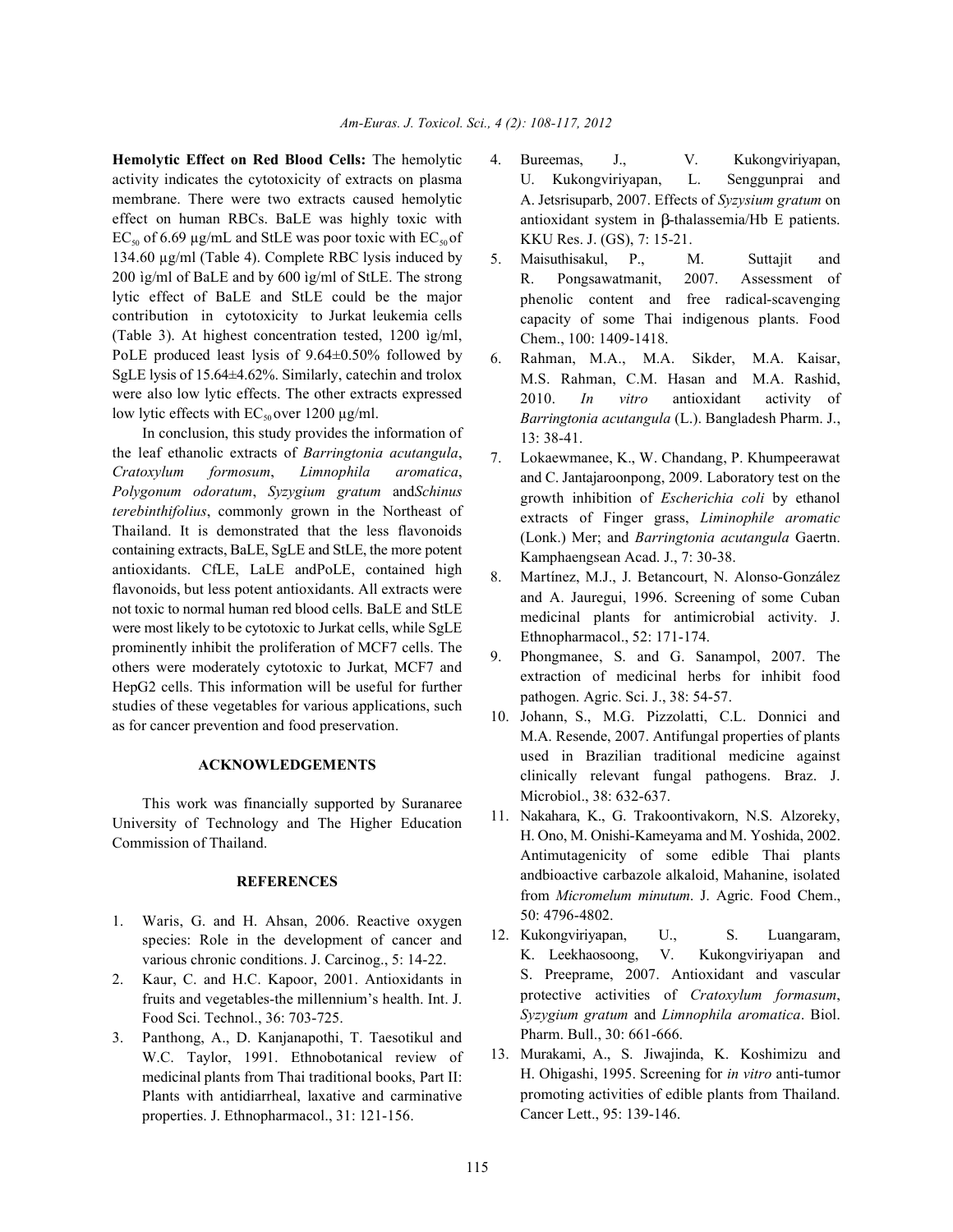- 
- 15. Queires, L.C.S., F. Fauvel-Lafève, S. Terry, 26. Maisuthisakul, P., R. Pongsawatmanit and (*Schinus terebinthifolius*, Raddi) induce apoptotic Food Chem., 100: 1620-1629. and autophagic cell death of DU145 cells. Anticancer 27. Bui, M.L., R.J. Grayer, N.C. Veitch, G.C. Kite,
- vol.4. Natural products isolation, Ed., Cannell, R.J.P. 32: 943-947. New Jersey: Human Press, pp: 209-245. 28. Sribusarakum, A., N. Bunyapraphatsara,
- London, UK: Chapman and Hall, pp: 302. Phytopharm., 11: 11-17.
- 18. Waterhouse, A.L., 2002. Determination of total 29. Starkenmann, C., L. Luca, Y. Niclass, E. Praz and
- Research on antioxidant activity of flavonoids from Chem., 54: 3067-3071.
- Agric., 76: 270-276. plants. J. Ethnopharmacol., 105: 137-147.
- 21. Joubert, E., E.S. Richards, J.D. Merwe, D. de Beer, 31. Farag, S.F., 2008. Polyphenolic compounds from the species variation and processing on phenolic Pharm. Sci. - Assiut Univ., 31: 319-329. composition and *in vitro* antioxidant activity of 32. El-Massry, K.F., A.H. El-Ghorab, H.A. Shaaban and
- of the total antioxidant activity of biological fluids 57: 5265-5270. and modified version for simultaneous measurement 33. Somogyi, A., K. Rosta, P. Pusztai, Z. Tulassay and concentration. Methods Enzymol., 299: 15-27. Meas., 28: R41-R55.
- 23. Mosmann, T., 1983. Rapid colorimetric assay for 34. Yokozawa, T., C.P. Chen, E. Dong, T. Tanaka,
- 24. El-Sayed, M.E.H., A.S. Hoffman and P.S. Stayton, Pharmacol., 56: 213-222. 2005. Rational design of composition and activity 35. Katalinic, V., M. Milos, T. Kulisic and M. Jukic, 2006. Release, 101: 47-58. 94: 550-557.
- 14. Nanasombat, S. and N. Teckchuen, 2009. 25. Narayan, G.K.A.S.S., L.R. Row and C.S. Sastry, 1976. Antimicrobial, antioxidant and anticancer activities of Chemical examination of leaves of *Barringtonia* Thai local vegetables. J. Med. Plants Res., 3: 443-449. *acutangula* Gaertn. Curr. Sci., 45(14): 518-519.
	- A. De la Taille, J.C. Kouyoumdjian, D.K. Chopin, M.H. Gordon, 2007. Characterization of the F. Vacherot, L.E.A. Rodrigues and M. Crépin, 2006. phytochemicals and antioxidant properties of Polyphenols purified from the Brazilian aroeira plant extracts from Teaw *(Cratoxylum formosum* Dyer).
- Res., 26: 379-388. H. Tran and Q.C.K. Nguyen, 2004. Uncommon 16. Gibbons, S. and A.I. Gray, 1998. Isolation by planar 8-oxygenated flavonoids from *Limnophila* chromatography. In Methods in biotechnology, *aromatica* (Scrophulariaceae). Biochem. Syst. Ecol.,
- 17. Harborne, J.B., 1998. Phytochemical methods. A O. Vajragupta and H. Watanabe, 2004. Antioxidant guide to modern techniques of plant analysis. activity of *Limnophila aromatica* Merr. Thai J.
- phenolics. In Current Protocols in Food Analytical D. Roguet, 2006. Comparison of volatile constituents Chemistry, Ed., Wrolstad, R.E. New York: John Wiley of Persicaria odorata (Lour.) Soják (*Polygonum* & Sons, pp: 1-4. *odoratum* Lour.) and *Persicaria hydropiper* L. 19. Zhishen, J., T. Mengcheng and W. Jianming, 1999. Spach (*Polygonum hydropiper* L.). J. Agric. Food
- natural materials. Food Chem., 64: 555-559. 30. De Lima, M.R.F., J. de Souza Luna, A.F. dos Santos, 20. Sanchez-Moreno, C., J.A. Larrauri and F. Saura- M.C. de Andrade, A.E.G. Sant'Ana, J.P. Genet, Calixto, 1998. A procedure to measure the B. Marquez, L. Neuville and N. Moreau, 2006. antiradical efficiency of polyphenols. J. Sci. Food Anti-bacterial activity of some Brazilian medicinal
	- M. Manley and W.C.A. Gelderblom, 2008. Effect of leaves of *Schinus terebinthifolius* Raddi. Bull.
- aqueous extracts of Cyclopia spp. (Honeybush tea). T. Shibamoto, 2009. Chemical compositions and J. Agric. Food Chem., 56: 954-963. antioxidant/antimicrobial activities of various 22. Benzie, I.F.F. and J.J. Strain, 1999. Ferric samples prepared from *Schinus terebinthifolius* reducing/antioxidant power assay: Direct measure cultivated in Egypt. J. Agric. Food Chem.,
	- of total antioxidant power and ascorbic acid G. Nagy, 2007. Antioxidant measurements. Physiol.
	- cellular growth and survival: application to G.I. Nonaka and I. Nishioka, 1998. Study on the proliferation and cytotoxicity assays. J. Immunol. inhibitory effect of tannins and flavonoids against Methods, 65: 55-63. the 1,1-diphenyl-2-picrylhydrazyl radical. Biochem
	- correlations for pH-sensitive and glutathione- Screening of 70 medicinal plant extracts for reactive polymer therapeutics. J. Controlled antioxidant capacity and total phenols. Food Chem.,